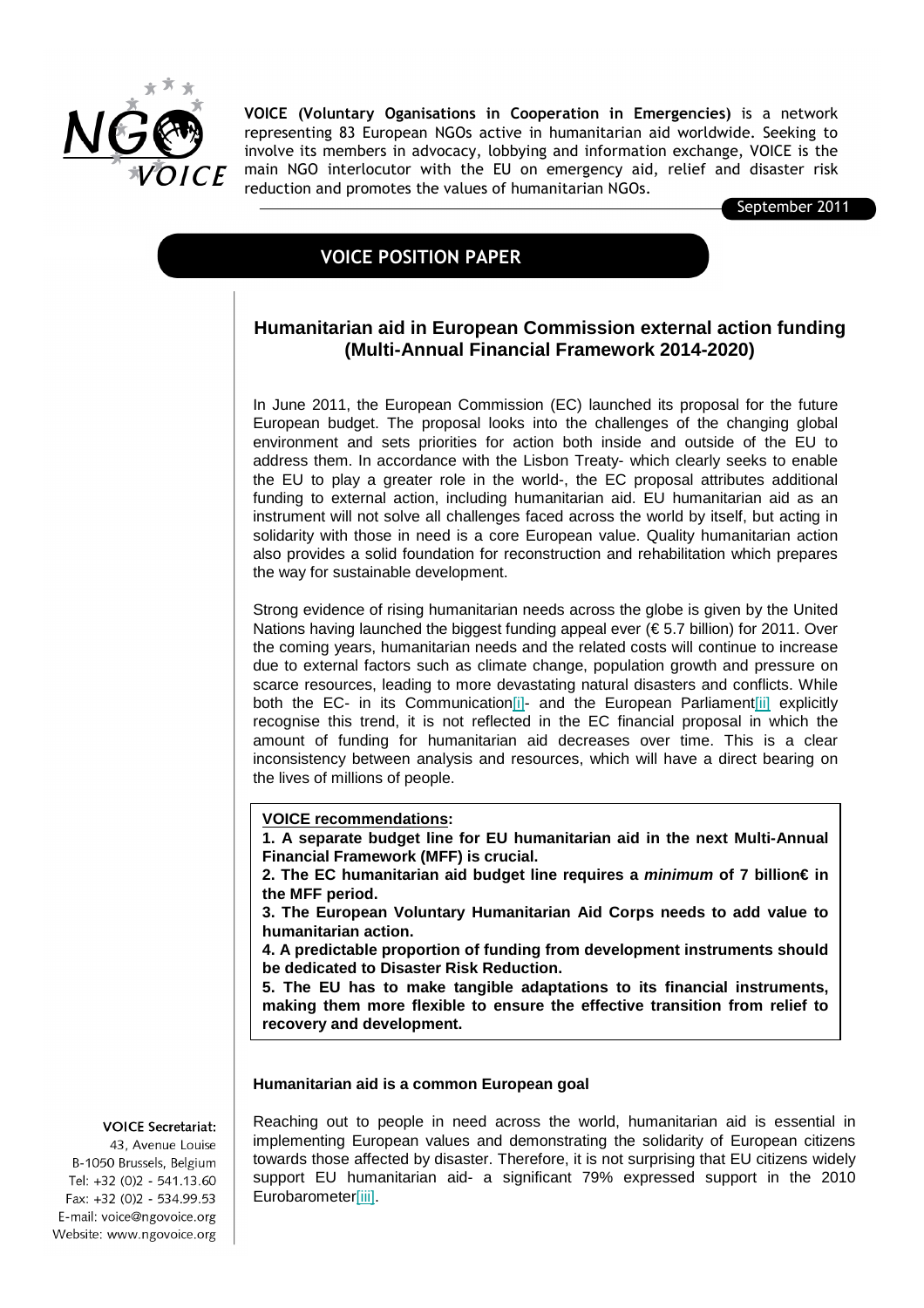In addition, providing rapid, needs-based support to vulnerable populations following man-made and natural disasters is a strategic objective of the EU, in line with the EU 2020 strategy. This is confirmed in the Lisbon Treaty, which contains a specific legal basis for EU Humanitarian Aid. Moreover, in the European Consensus on Humanitarian Aid $\overline{[iv]}$ , the member states, the European Parliament and the EC have agreed upon common values, principles and objectives of EU humanitarian aid. They reiterated that humanitarian aid is a shared competence between them, which builds upon a long tradition.

## **The added value of European Commission humanitarian aid**

European Commission (EC) humanitarian aid money is efficiently spent, as confirmed in the assessment by the European Court of Auditors, and accountably spent through direct funding to a diversity of professional humanitarian civilian actors (NGOs, Red Cross, United Nations). These humanitarian actors manage to reach a wide variety of affected populations in conflict situations and natural disasters. Their long term involvement is crucial for ensuring a professional, far-reaching response to humanitarian crises.

The solid field expertise of the EC's humanitarian and civil protection aid department (DG ECHO) (112 experts and 315 local staff in the field) combined with the professional implementation by the partners mentioned above, contribute to quality delivery of aid and better targeting of disaster affected populations. Recent independent evaluations confirm that the EC is a quality donor. DARA (Development Assistance Research Associates) ranks ECHO 6th of 23 OECD donors, while the UK Department for International Development states that "Programming, peer reviews, planning, procurement, independent implementation monitoring and evaluation are standard across the EC and allow the EC to make efficiency savings".[ $v$ ]

In 2010, 140 million people have benefited directly and indirectly from EC humanitarian aid[vi]. The EC structures for humanitarian aid enable the EC to respond in a timely and effective way to sudden disasters, showing flexibility in allocations and means of response. Moreover, EC humanitarian aid maintains a unique balance between addressing sudden emergencies and forgotten, long term crises. The reason is that EC humanitarian aid is based on professional humanitarian needs assessments, looking solely at needs of affected populations with the aim of saving lives and reducing suffering. Due to its special focus and way of working, ECHO funding is essential to complement member states' funding. This coordinated EU approach enables implementing partners to reach a far greater number of disaster affected populations, covering forgotten crises as well as those in the media spotlight.

Collectively, the EU (EC and member states) accounts for about 40% of the world's humanitarian aid[vii]. Due to its scale and composition, the EU can mobilise an adequate amount of money and respond to disasters in a coordinated and comprehensive way. In addition, as the biggest humanitarian donor, the EU can influence the international humanitarian agenda and multiply good donorship practices.

## **FUTURE FUNDING FOR EU HUMANITARIAN AID: RECOMMENDATIONS**

**1. A separate budget line for EU humanitarian aid in the next Multi-Annual Financial Framework (MFF) is crucial** in order to enable humanitarian decision making at EC level to remain independent from security and geopolitical interests. This is necessary to uphold the humanitarian principles of humanity, impartiality, neutrality, and independence, which were agreed upon in the European Consensus on Humanitarian Aid as the fundamental basis for EU humanitarian aid. "This principled approach is essential to the acceptance and ability of the EU, and humanitarian actors in general, to operate on the ground in often complex political and security contexts" (art.10 Consensus). It is fundamental for the security of implementing partners and affected populations that humanitarian aid is perceived as independent in the field.